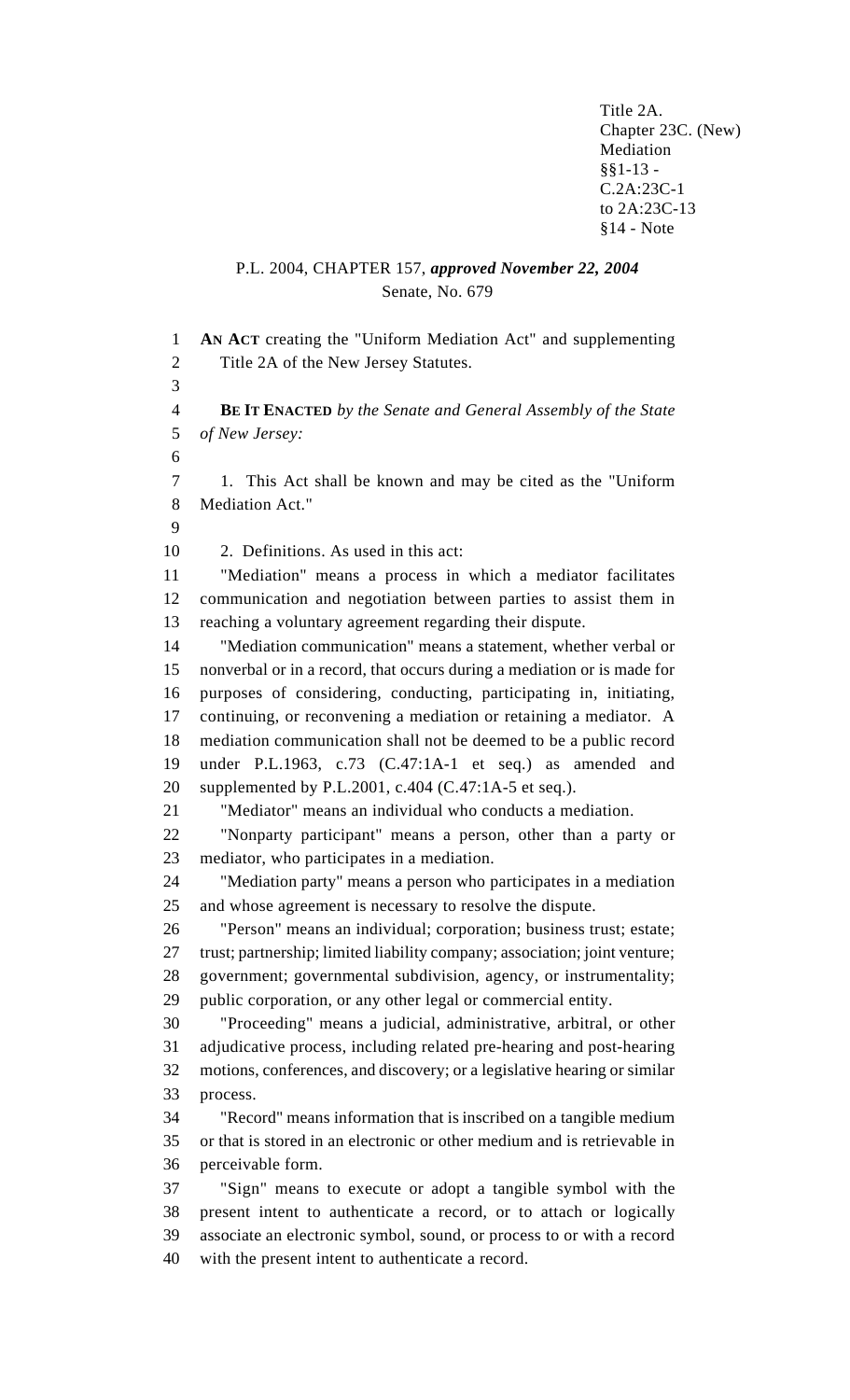3. Scope.

 a. Except as otherwise provided in subsection b. or c., this act shall apply to a mediation in which:

 (1) the mediation parties are required to mediate by statute, court rule or administrative agency rule, or are referred to mediation by a court, administrative agency, or arbitrator;

 (2) the mediation parties and the mediator agree to mediate in a record that demonstrates an expectation that mediation communications will be privileged against disclosure; or

 (3) the mediation parties use as a mediator an individual who holds himself out as a mediator, or the mediation is provided by a person who holds itself out as providing mediation.

b. The act shall not apply to a mediation:

 (1) relating to the establishment, negotiation, administration, or termination of a collective bargaining relationship or to any mediation conducted by the Public Employment Relations Commission or the State Board of Mediation;

 (2) relating to a dispute that is pending under or is part of the processes established by a collective bargaining agreement, except that the act applies to a mediation arising out of a dispute that has been filed with a court or an administrative agency other than the Public Employment Relations Commission or the State Board of Mediation; (3) conducted by a judge who may make a ruling on the case; or

(4) conducted under the auspices of:

(a) a primary or secondary school if all the parties are students; or

 (b) a juvenile detention facility or shelter if all the parties are residents of that facility or shelter.

28 c. If the parties agree in advance in a signed record, or a record of proceeding so reflects, that all or part of a mediation is not privileged, 30 the privileges under sections 4 through 6 of P.L., c. (C.) (now pending before the Legislature as sections 4 through 6 of this bill) shall not apply to the mediation or part agreed upon. Sections 4 through 6 of P.L. , c. (C. ) (now pending before the Legislature as sections 4 through 6 of this bill) shall apply to a mediation communication made by a person who has not received actual notice of the agreement before the communication is made.

4. Privilege against Disclosure; Admissibility; Discovery.

 a. Except as otherwise provided in section 6 of P.L. , c. (C. ) (now pending before the Legislature as section 6 of this bill), a mediation communication is privileged as provided in subsection b. of this section and shall not be subject to discovery or admissible in evidence in a proceeding unless waived or precluded as provided by section 5 of P.L. , c. (C. ) (now pending before the Legislature as section 5 of this bill).

b. In a proceeding, the following privileges shall apply: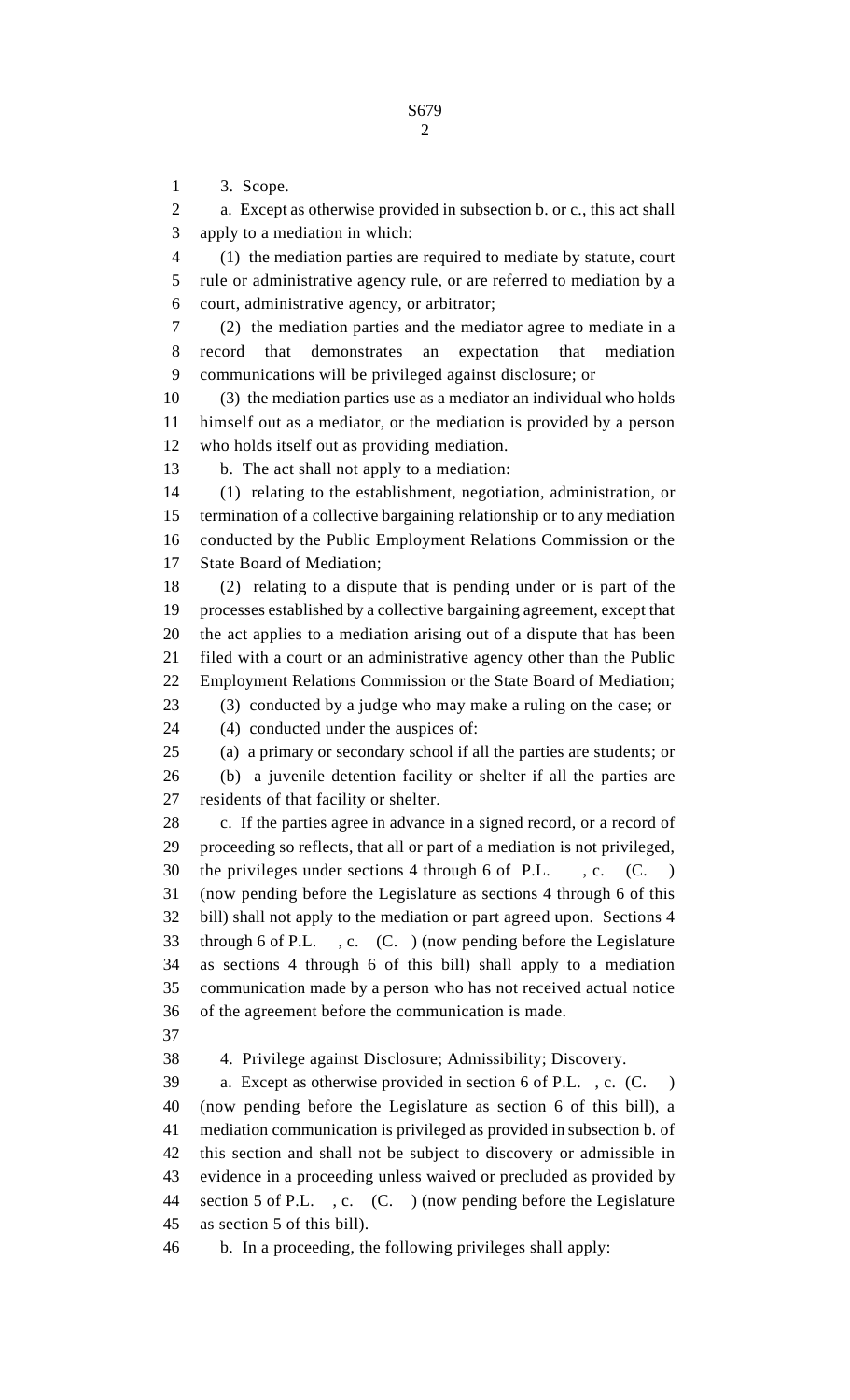(1) a mediation party may refuse to disclose, and may prevent any other person from disclosing, a mediation communication. (2) a mediator may refuse to disclose a mediation communication, and may prevent any other person from disclosing a mediation communication of the mediator. (3) a nonparty participant may refuse to disclose, and may prevent any other person from disclosing, a mediation communication of the nonparty participant. c. Evidence or information that is otherwise admissible or subject to discovery shall not become inadmissible or protected from discovery solely by reason of its disclosure or use in a mediation. 5. Waiver and Preclusion of Privilege. a. A privilege under section 4 of P.L. , c. (C. ) (now pending before the Legislature as section 4 of this bill) may be waived in a record or orally during a proceeding if it is expressly waived by all parties to the mediation and: (1) in the case of the privilege of a mediator, it is expressly waived by the mediator; and (2) in the case of the privilege of a nonparty participant, it is expressly waived by the nonparty participant. b. A person who discloses or makes a representation about a mediation communication that prejudices another person in a proceeding is precluded from asserting a privilege under section 4 of P.L. , c. (C. ) (now pending before the Legislature as section 4 of this bill), but only to the extent necessary for the person prejudiced to respond to the representation or disclosure. 28 c. A person who intentionally uses a mediation to plan, attempt to commit or commit a crime, or to conceal an ongoing crime or ongoing criminal activity is precluded from asserting a privilege under section 4 of P.L. , c. (C. ) (now pending before the Legislature as section 4 of this bill). 6. Exceptions to Privilege. a. There is no privilege under section 4 of P.L. , c. (C. ) (now pending before the Legislature as section 4 of this bill) for a mediation communication that is: (1) in an agreement evidenced by a record signed by all parties to the agreement; (2) made during a session of a mediation that is open, or is required by law to be open, to the public; (3) a threat or statement of a plan to inflict bodily injury or commit a crime; (4) intentionally used to plan a crime, attempt to commit a crime, or to conceal an ongoing crime or ongoing criminal activity; (5) sought or offered to prove or disprove a claim or complaint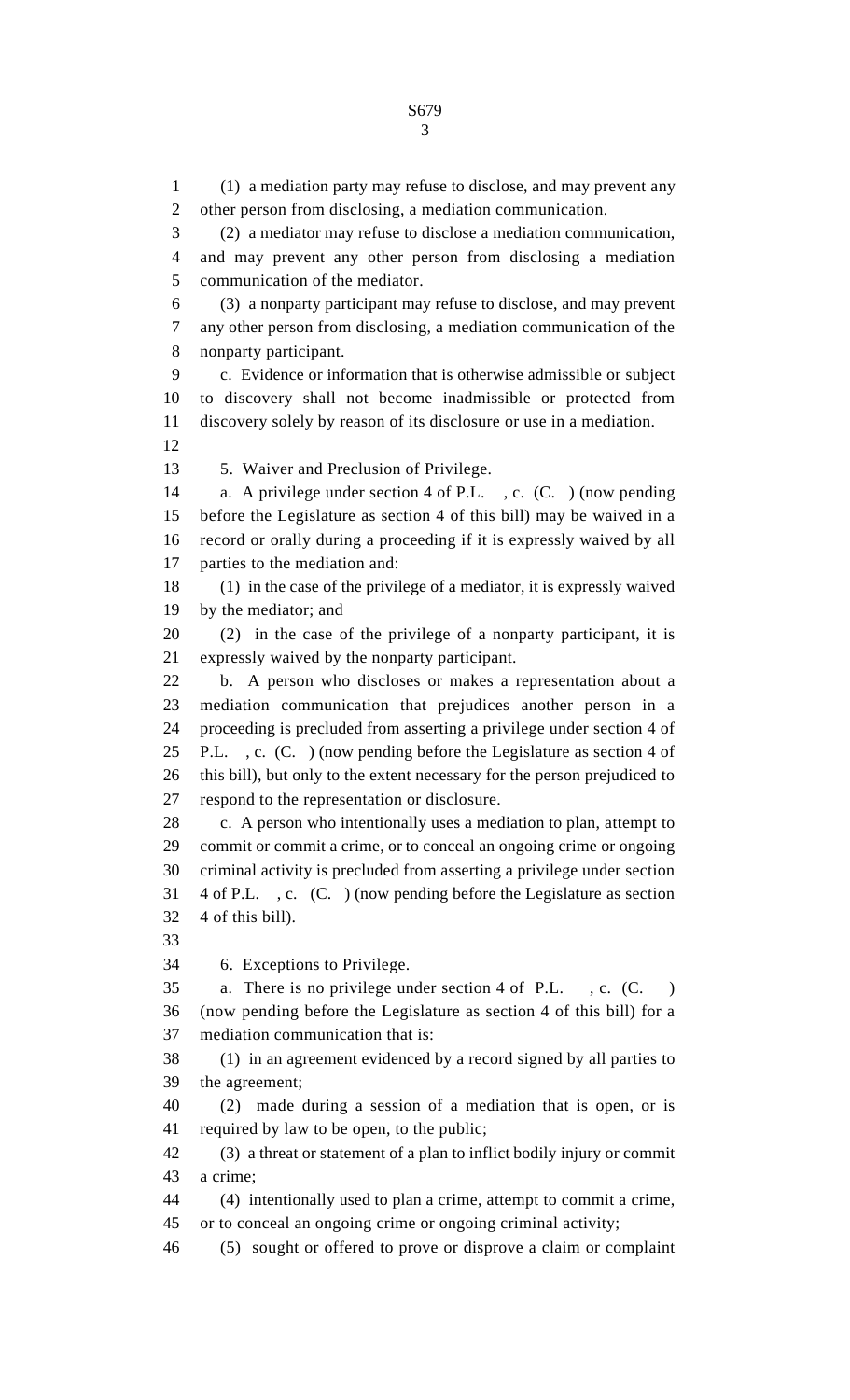filed against a mediator arising out of a mediation; (6) except as otherwise provided in subsection c., sought or offered to prove or disprove a claim or complaint of professional misconduct or malpractice filed against a mediation party, nonparty participant, or representative of a party based on conduct occurring during a mediation; or (7) sought or offered to prove or disprove child abuse or neglect in a proceeding in which the Division of Youth and Family Services in the Department of Human Services is a party, unless the Division of Youth and Family Services participates in the mediation. 11 b. There is no privilege under section 4 of P.L., c. (C.) (now pending before the Legislature as section 4 of this bill) if a court, administrative agency, or arbitrator finds, after a hearing in camera, that the party seeking discovery or the proponent of the evidence has shown that the evidence is not otherwise available, that there is a need for the evidence that substantially outweighs the interest in protecting confidentiality, and that the mediation communication is sought or offered in: (1) a court proceeding involving a crime as defined in the "New Jersey Code of Criminal Justice," N.J.S. 2C:1-1 et seq.; or (2) except as otherwise provided in subsection c., a proceeding to prove a claim to rescind or reform or a defense to avoid liability on a contract arising out of the mediation. c. A mediator may not be compelled to provide evidence of a mediation communication referred to in paragraph (6) of subsection a. or paragraph (2) of subsection b. d. If a mediation communication is not privileged under subsection a. or b., only the portion of the communication necessary for the application of the exception from nondisclosure may be admitted. Admission of evidence under subsection a. or b. does not render the evidence, or any other mediation communication, discoverable or admissible for any other purpose. 7. Prohibited mediator reports. a. Except as required in subsection b., a mediator may not make a report, assessment, evaluation, recommendation, finding, or other oral or written communication regarding a mediation to a court, administrative agency, or other authority that may make a ruling on the dispute that is the subject of the mediation. b. A mediator may disclose: (1) whether the mediation occurred or has terminated, whether a settlement was reached, and attendance; or (2) a mediation communication as permitted under section 6 of P.L. , c. (C. )(now pending before the Legislature as section 6 of this bill); c. A communication made in violation of subsection a. may not be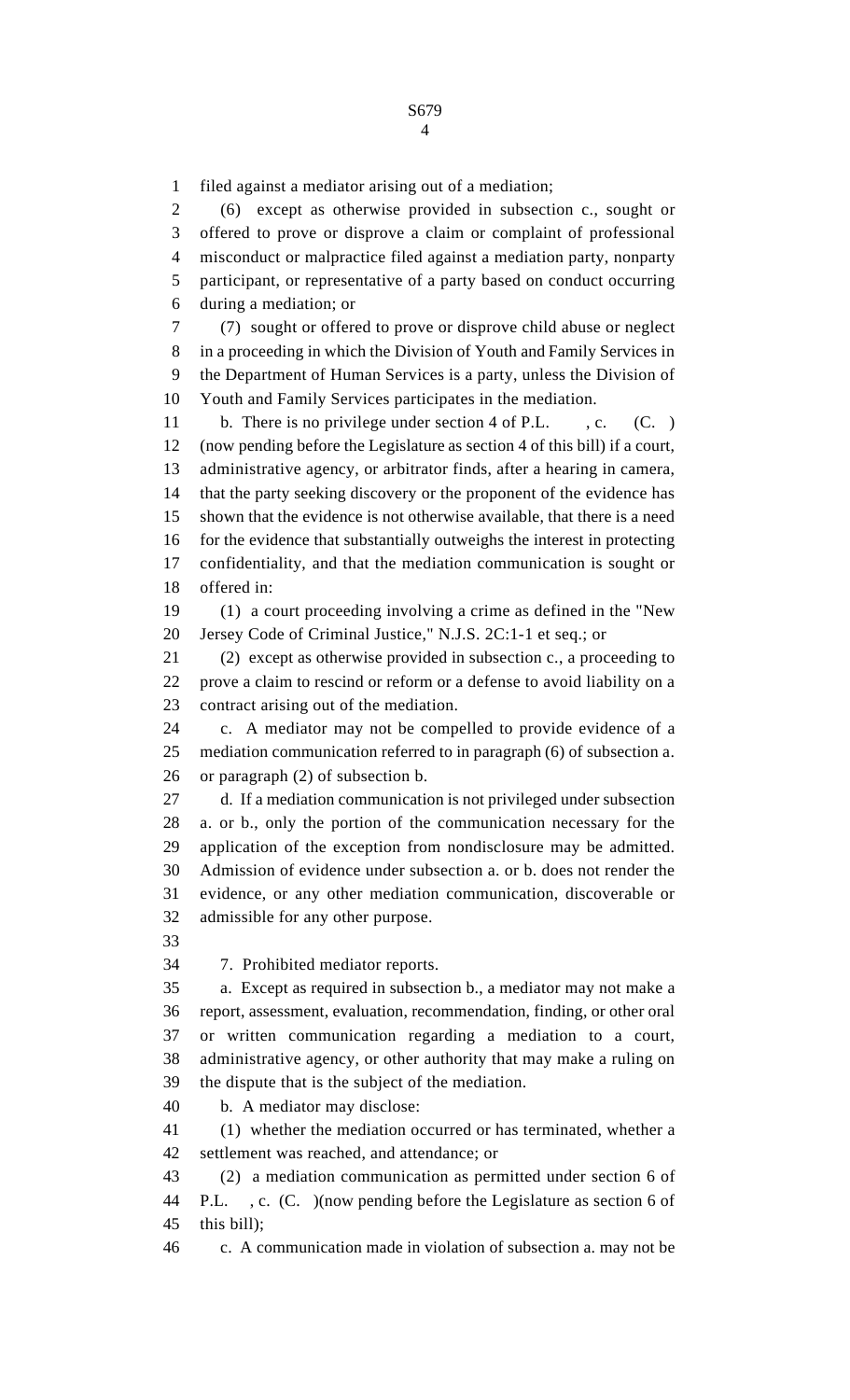considered by a court, administrative agency, or arbitrator.

8. Confidentiality.

 Unless made during a session of a mediation which is open, or is required by law to be open, to the public, mediation communications are confidential to the extent agreed by the parties or provided by other law or rule of this State.

9. Mediator's Disclosure of Conflicts of Interest; Background.

 a. Before accepting a mediation, an individual who is requested to serve as a mediator shall:

 (1) make an inquiry that is reasonable under the circumstances to determine whether there are any known facts that a reasonable individual would consider likely to affect the impartiality of the mediator, including a financial or personal interest in the outcome of the mediation and an existing or past relationship with a mediation party or foreseeable participant in the mediation; and

 (2) disclose any such known fact to the mediation parties as soon as is practicable before accepting a mediation.

 b. If a mediator learns any fact described in paragraph (1) of subsection a. after accepting a mediation, the mediator shall disclose it as soon as is practicable.

 c. At the request of a mediation party, an individual who is requested to serve as a mediator shall disclose the mediator's qualifications to mediate a dispute.

 d. A person who violates subsection a., b., or g. shall be precluded by the violation from asserting a privilege under section 4 of P.L. , c. (C. ) (now pending before the Legislature as section 4 of this bill), but only to the extent necessary to prove the violation.

 e. Subsections a, b., c., and g. do not apply to a judge of any court of this State acting as a mediator.

 f. This act does not require that a mediator have a special qualification by background or profession.

 g. A mediator shall be impartial, notwithstanding disclosure of the facts required in subsections a. and b.

10. Participation in Mediation.

 An attorney or other individual designated by a party may accompany the party to and participate in a mediation. A waiver of representation or participation given before the mediation may be rescinded.

 11. Relation to Electronic Signatures in Global and National Commerce Act.

 This act modifies, limits, or supersedes the federal Electronic Signatures in Global and National Commerce Act, 15 U.S.C. Section 7001 et seq., but this act does not modify, limit, or supersede Section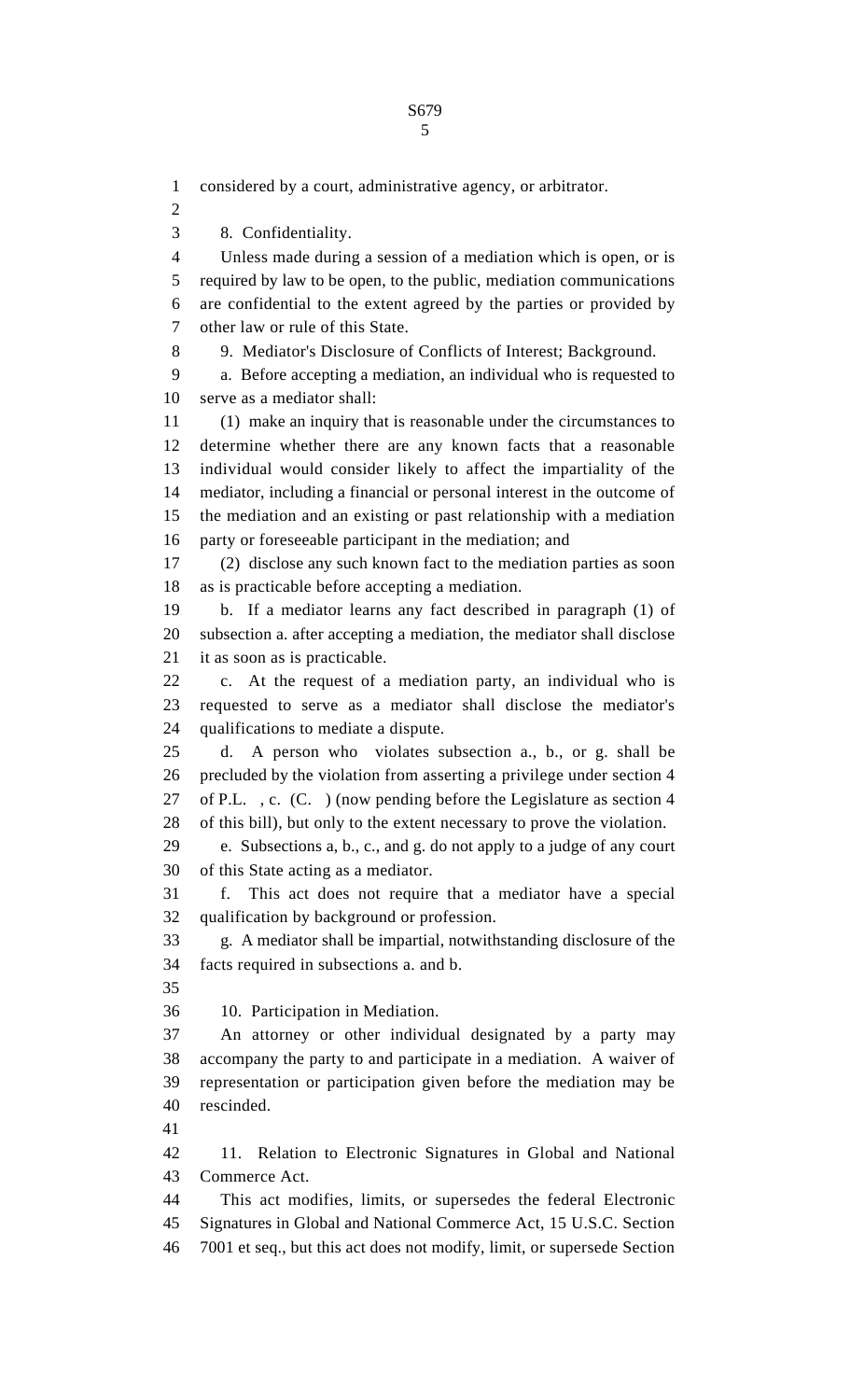101(c) of that act or authorize electronic delivery of any of the notices described in Section 103(b) of that act. 12. Uniformity of application and construction. In applying and construing this act, consideration shall be given to the need to promote uniformity of the law with respect to its subject matter among states that enact it. 13. Severability clause. If any provision of P.L. , c. (C. )(now pending before the Legislature as this bill) or its application to any person or circumstance is held invalid, the invalidity does not affect other provisions or applications of this act which can be given effect without the invalid provision or application, and to this end the provisions of this act are severable. 17 14. This act shall take effect immediately and shall apply to any agreements to mediate made on or after the effective date of this act. STATEMENT This bill enacts the "Uniform Mediation Act" (UMA) which establishes uniform standards and procedures for mediation and mediators. The National Conference of Commissioners of Uniform State Laws (NCCUSL) proposed the UMA. This uniform act has been approved by the New Jersey Law Revision Commission, the New Jersey Association of Professional Mediators and the New Jersey State Bar Association. By establishing these uniform guidelines for mediation, it is the sponsor's intent to protect all individuals who choose to resolve their disputes through either court ordered mediation or voluntarily undertaken mediation where the parties and mediator expect that mediation communications will be privileged against disclosure. The bill would not apply to collective bargaining, settlement conferences with a judge who may make a ruling on the case and peer mediation in schools when all the parties are students. This bill would explicitly exempt from its coverage mediation conducted by the Public Employment Relations Commission or the State Board of Mediation pursuant to the regulations of these labor relations agencies. This bill would establish a privilege for mediation communications. Under the provisions of the bill, mediators and parties to a mediation may refuse to reveal, and may prevent the mediator or another party from disclosing, mediation communications. The mediator and the parties may expressly waive their privilege, except that the parties may not waive the privilege of the mediator or any other party, and the